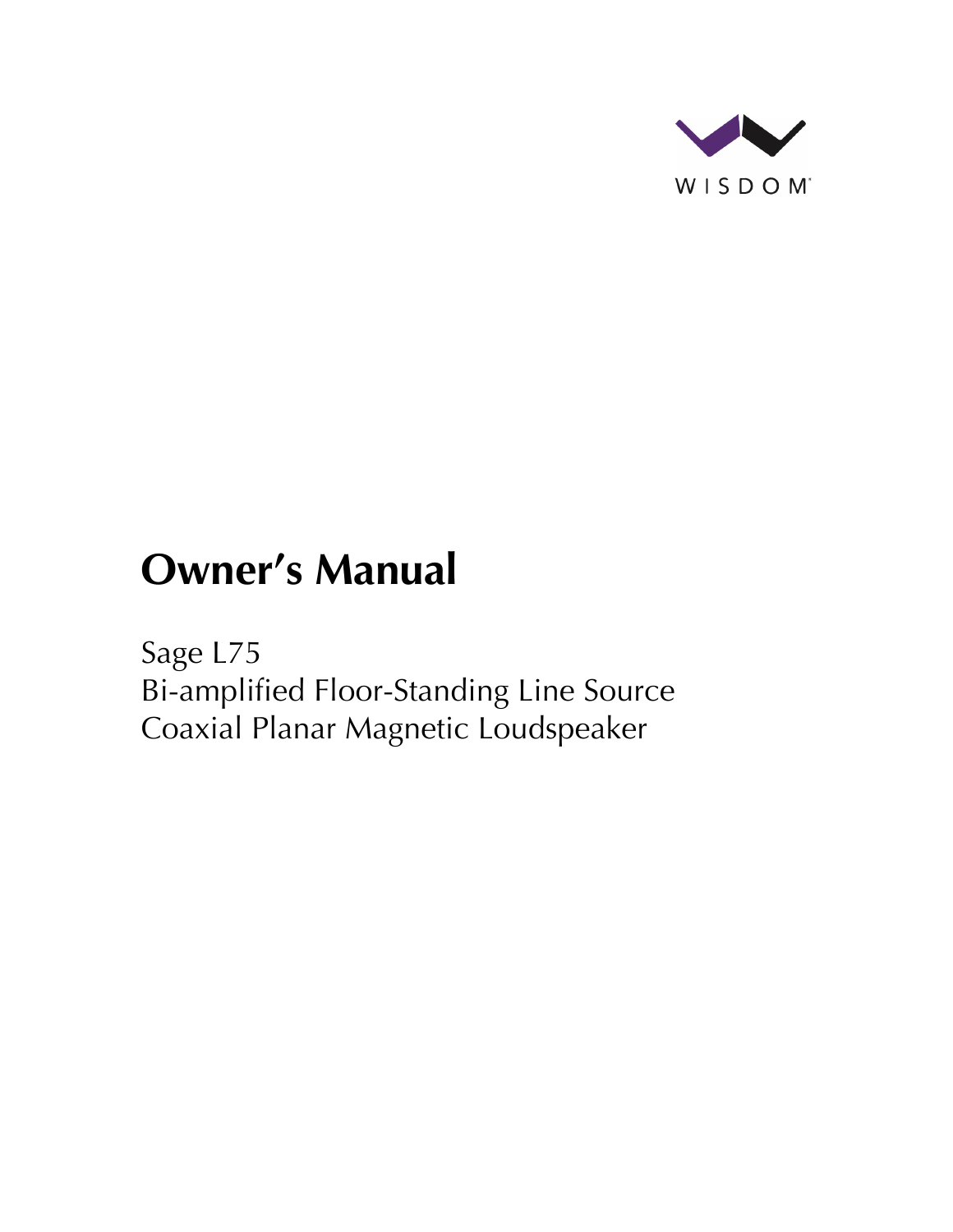### **Table of Contents**

**Introduction | 3**

**Overview | 3**

**Unpacking and Installing the L75 | 7**

**The L75 and Subwoofers | 8**

**Making the Connections | 9**

**Care and Maintenance | 9**

**North American Warranty | 10**

**Obtaining Service | 12**

**Specifications | 13**

**Dimensions | 14**

### **DOCUMENT CONVENTIONS**

This document contains general safety, installation, and operation instructions for the Wisdom Audio Sage Series L75 Speaker. It is important to read this document before attempting to use this product. Pay particular attention to:

**WARNING: Calls attention to a procedure, practice, condition or the like that, if not correctly performed or adhered to, could result in injury or death.** 

**CAUTION: Calls attention to a procedure, practice, condition or the like that, if not correctly performed or adhered to, could result in damage to or destruction of part of or the entire product.** 

*Note: Calls attention to information that aids in the installation or operation of the product.*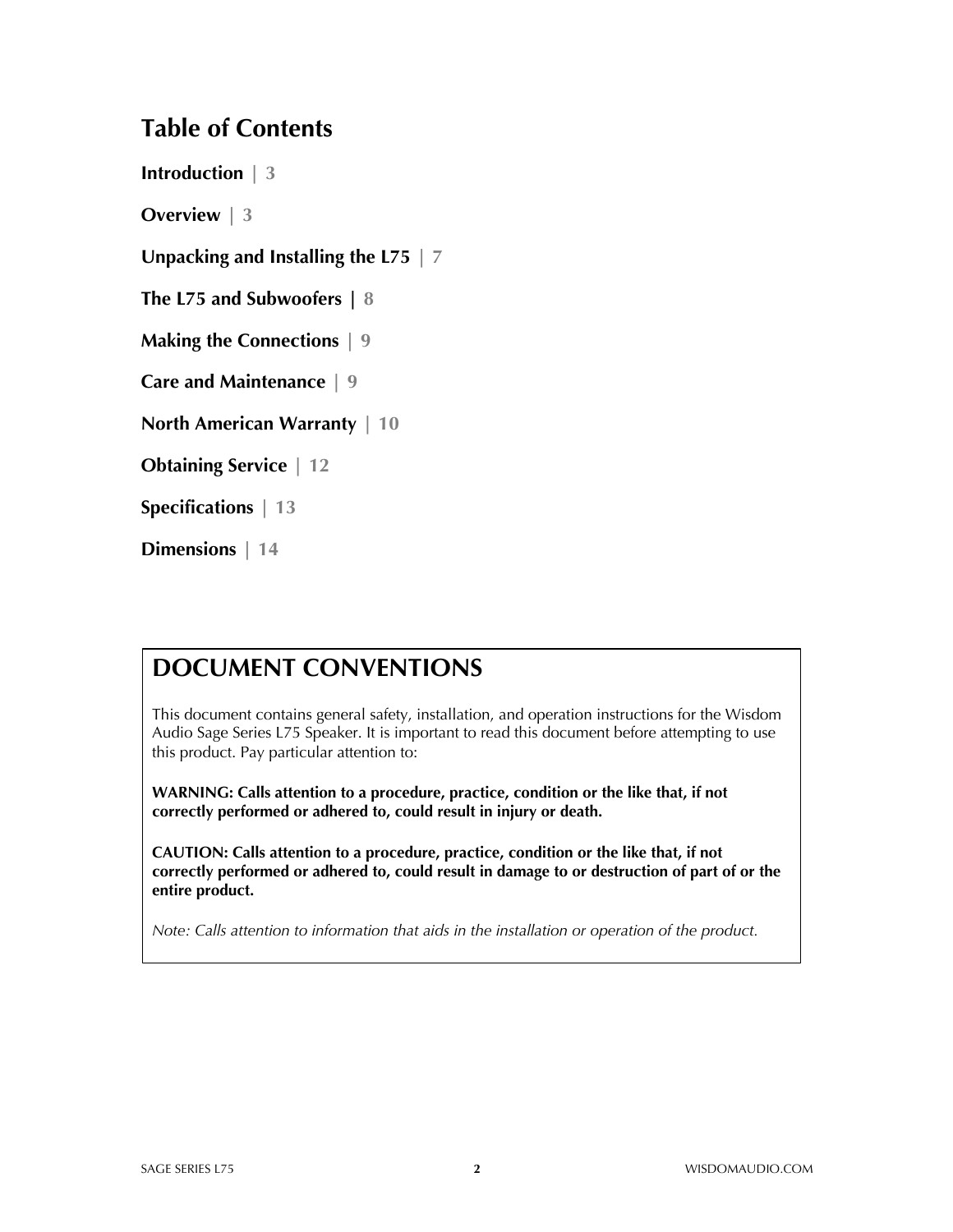### **Introduction**

Congratulations on purchasing your Wisdom Audio system. It incorporates many design features engineered to give you decades of pleasure and performance. Many of these design choices are uncommon among loudspeaker manufacturers and bear some explanation. See the following section entitled "Overview" for more information.

Our unique driver designs and our emphasis on achieving real-world performance account for the "system" approach taken. These are not speakers that are simply connected to speaker wires and promptly forgotten. We recognize that setting up a Wisdom Audio system can be a bit more involved than connecting a common set of loudspeakers, which is why we recommend that our systems be engineered and calibrated by Factory Personnel

Your **Sage L75 series** loudspeaker are specifically designed to avoid the compromises inherent in conventional speaker designs. There are no passive crossover components inside the speaker. Instead, there are direct connections from the amplifiers to their respective High-Pass and Low-Pass drivers and an external active crossover is used, such as the ones inside of our Wisdom SA-DSP (Digital Signal Processing) Amplifiers. It is truly a "system" design, and not merely a collection of loudspeaker drivers in a box. Please contact us to learn which products/amplifiers/ surround processors outside of our DSP Amplifiers will work with our speakers and subwoofers. **Info@wisdomaudio.com** 

### **Overview**

Your **Sage Series L75** loudspeakers take advantage of several critical technologies to deliver a level of performance that has never been available in a loudspeaker that intruded so modestly on your living space. In fact, this level of performance has rarely been attained, regardless of the space and budget at one's disposal.

Since several of these technologies cannot readily be found elsewhere, we will take the time to describe them in more detail than would be necessary for more conventional designs.

Our planar magnetic drivers use an advanced, thin film membrane to move the air. This film can respond instantly to the smallest detail in the signal. It has vastly less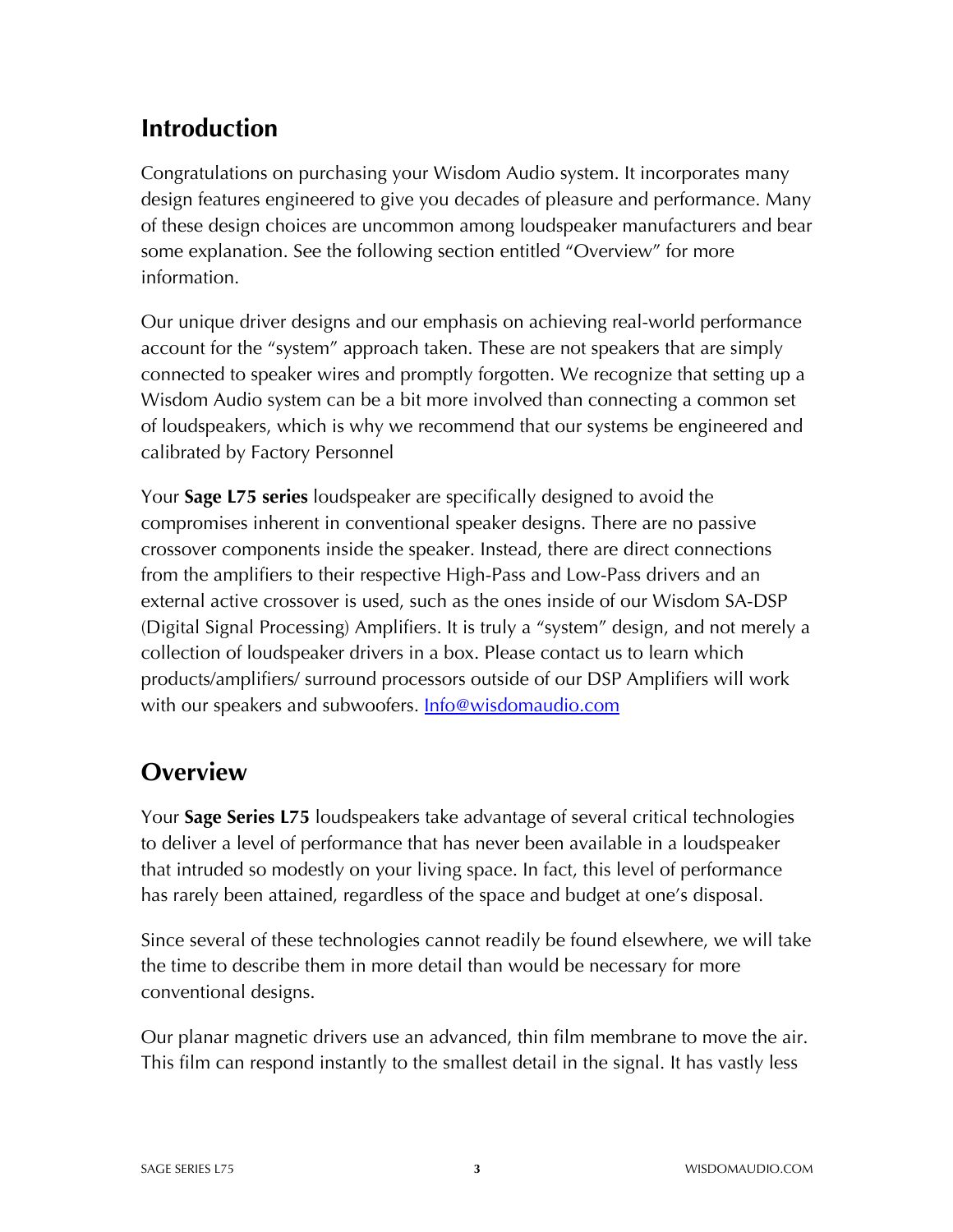inertia than traditional "cone & dome" drivers, so the signal is never blurred in any way.

One of the most remarkable things about the sound of well-designed planar magnetic speakers is their lack of thermal or dynamic compression. There are several reasons for this:

- The lightweight diaphragm responds quickly to even the smallest signals yet is robust enough to handle a great deal of power.
- The voice coil is laid out at and is exposed to the air on both sides; the large resulting surface area dissipates heat extremely quickly and efficiently.
- Since heat does not build up in the voice coil (as it does in conventional dynamic drivers), the load seen by the amplifier does not change at high power levels.

When you become accustomed to the sound of your new Sage Series L75 speakers, conventional speakers sound a bit bland and lifeless. You may also discover yourself hearing details at even modest levels on the L75 that were previously inaudible even at loud volumes on more conventional speakers.

The "voice coil" in the planar magnetic driver is spread out over a large, at area that is exposed to the open air. As such, when a huge transient comes along, any heat that is generated is immediately dissipated. This compares quite favor- ably to other designs in which the voice coil is buried inside a massive piece of metal, where the heat has effectively no place to go.

The excellent heat dissipation of these drivers makes them remarkably reliable. Planar magnetic speakers can handle a great deal of power without undue stress or audible strain. In fact, for a given size, they can handle many times the power of a traditional dynamic driver.

Because the conductor of a planar magnetic driver is essentially a long, thin wire, it presents a purely resistive load to the amplifier. This is comparable to the simple test loads that amplifier companies use when measuring their amplifiers to show how terrific they are. As such, you can be assured that your amplifiers will sound and work their best.

Authoritative, deep bass requires that you move a lot of air. We have chosen to use dynamic woofers for the bass because they can provide excellent performance at lower frequencies.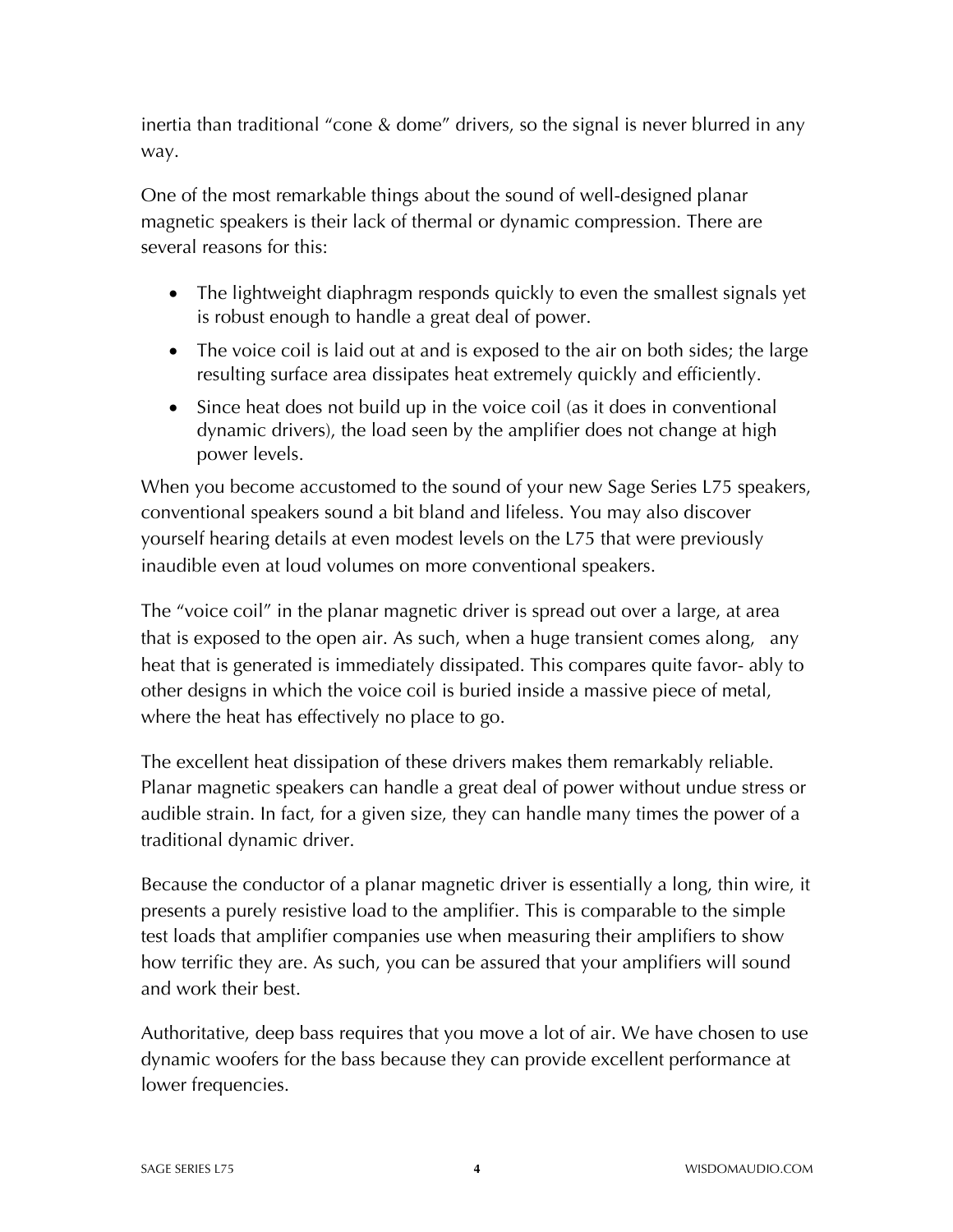To get comparable bass performance from a planar magnetic design, you would need to have a huge speaker that would be impractical in most domestic living spaces. It simply makes more sense to use the best transducer technology in each area of the reproduced spectrum. One of Wisdom Audio's strengths is in seamlessly blending these technologies — particularly important given the high standards set by our planar magnetic drivers.

Of course, the dynamic woofers themselves must be rather extraordinary to "keep up" with the planar magnetic drivers right up to the crossover frequency.

Our woofers are different because they must be in order to do their job. Specifically, we need highly dynamic, uncompressed bass (to keep up with the planar magnetic drivers) that does not depend on a critical amount of enclosure volume (since these speakers are mounted in your wall and use the space inside the wall as their "enclosure"). These two design goals require rather extraordinary attention to myriad details.

The motor and suspension system of these woofers therefore includes all the critical damping required for optimal operation. (In most speakers, the woofers depend on the air trapped inside their enclosures as an additional "spring" to help them behave properly.) Technically, this approach is known as an "infinite baffle" design. In practice, the volume of air behind the speaker does not have to be infinite, of course. It just needs to be large enough to not act like an acoustic "spring". Recommended and minimum enclosure volumes for the speaker are listed in the Specifications section and repeated on the Dimensions page.

Many speakers include a mid-bass "bump" in their response to give the illusion of going deeper in the bass than they actually do. Unfortunately, this "bump" makes blending them seamlessly with a high-quality subwoofer almost impossible.

All Sage Series speakers have been designed to optimally crossover at 80 Hz, which is the most common bass management transition used to integrate with subwoofer(s).

#### **Line Source Speakers**

Almost all loudspeakers radiate sound into the room as imperfect "point sources". This means that most of the energy they put into the room expands as an everenlarging sphere, as though emerging from a single point in space. This results in a multitude of reflections from the ceiling and floor that can degrade sound quality.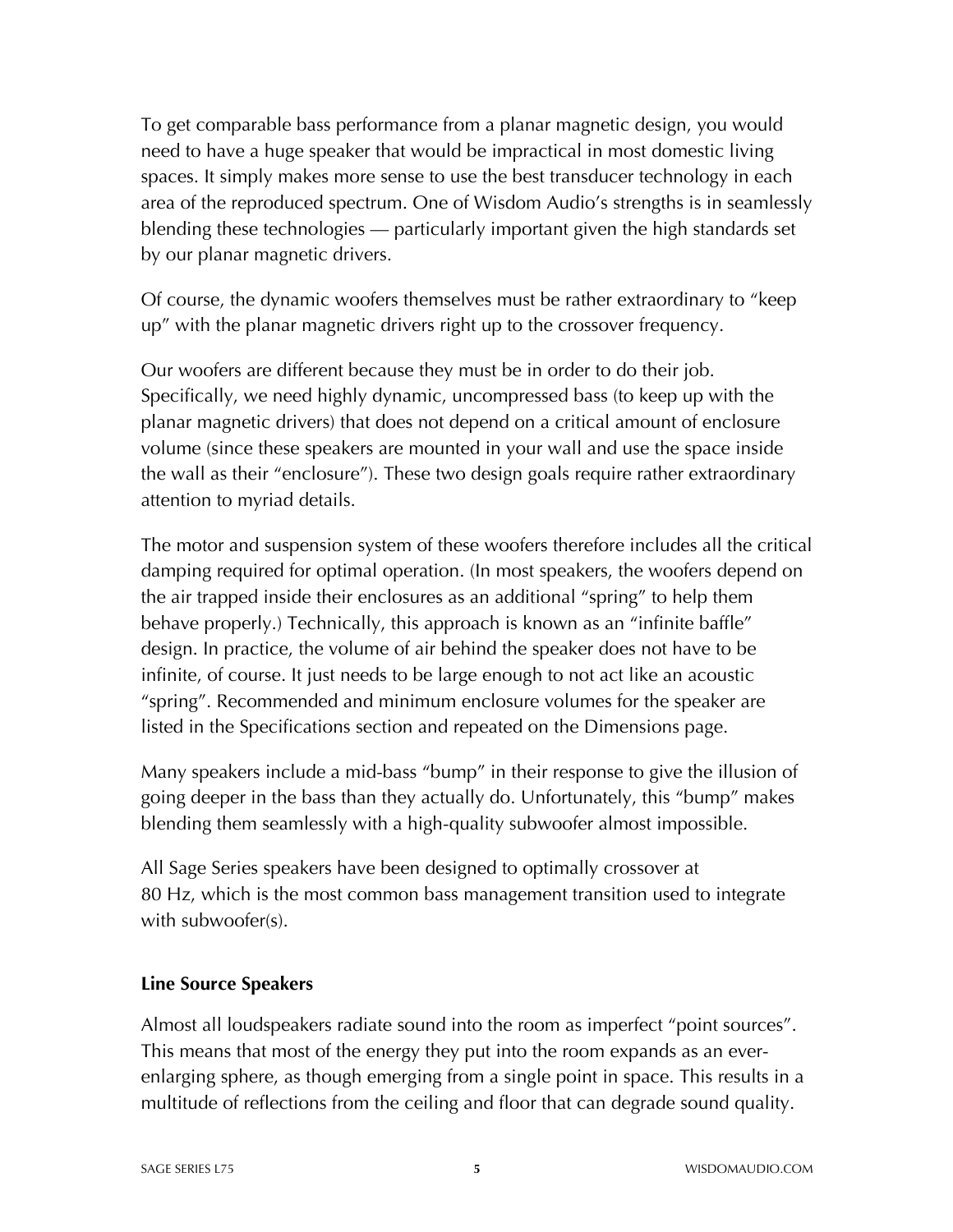

By contrast, the **Wisdom Series L75** speakers radiate sound as a "line source". The sound moves into the room as an expanding cylinder, rather than as an expanding sphere — as though from a vertical line suspended in space.



Line source speakers provide two significant advantages:

- Ceiling and floor reflections are minimized, resulting in greatly reduced interference, letting you hear more of the speaker and less of the room.
- The sound pressure level (SPL) throughout the room is much more evenly distributed, making it much easier to set the "right" volume, no matter where the audience is seated.

To achieve this highly desirable line source behavior, it is essential to have a tall and slim driver. (Simply stacking multiple "cone & dome" high frequency drivers does not create a proper line source. Instead, it creates a *series* of point sources, which end up interfering with each other). With Wisdom Audio's planar magnetic technology, it becomes possible to have drivers that are *extremely* tall and slim.

Because of this shape, the sound (even at high frequencies) is distributed uniformly across the width of the room from a driver that "looks" only less than an inch wide acoustically. However, the sound is launched in a much more directional way vertically. By minimizing early reflections from the ceiling and the floor, the clarity of the system is greatly enhanced. This is heard in both tremendous musical detail and in much-improved dialog intelligibility.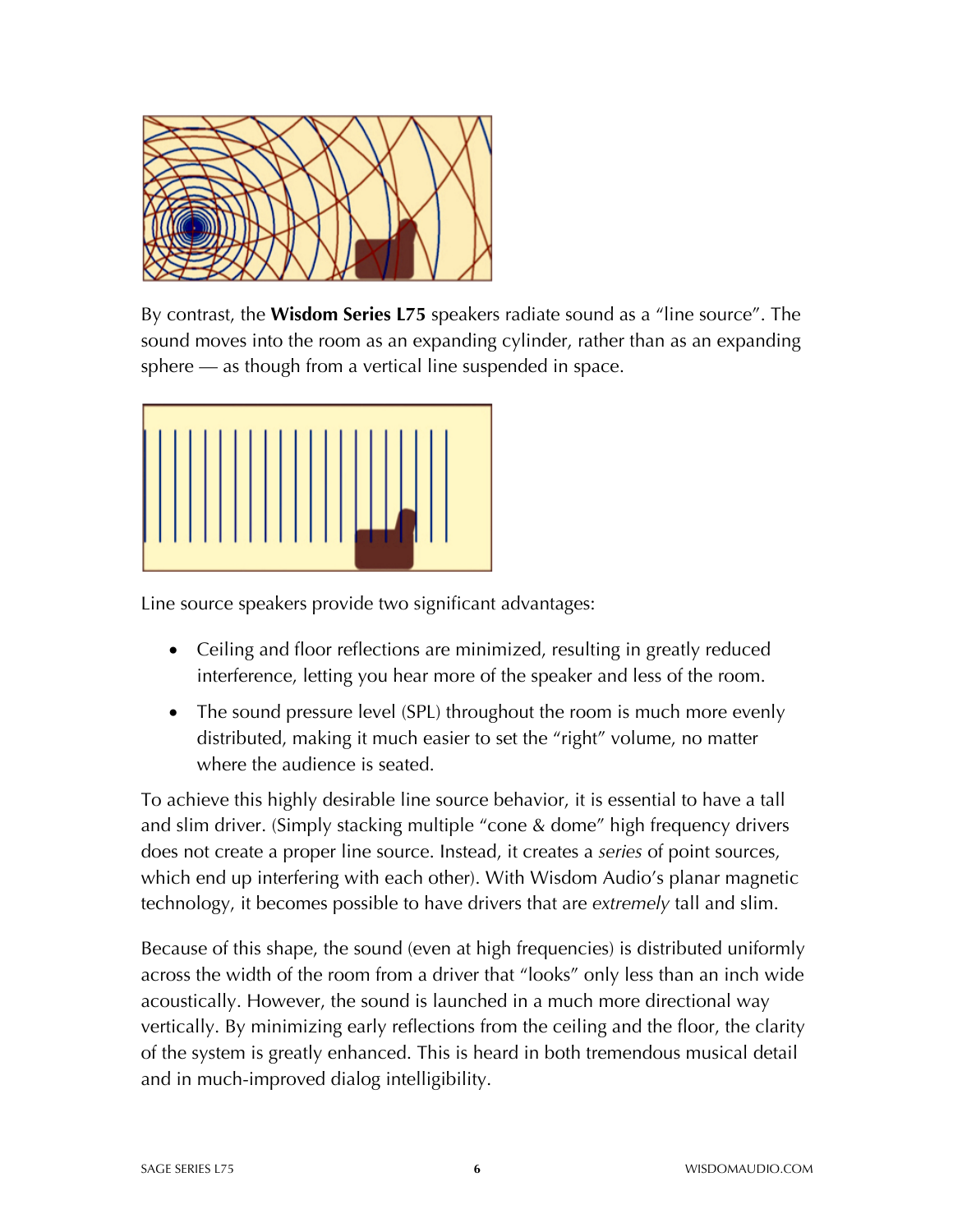For more detailed information on planar magnetic drivers and the difference between point source and line source speakers please visit wisdomaudio.com.

### **Unpacking and Installing the L75**

The Wisdom Audio Sage L75 freestanding speaker is a substantial piece of equipment. Please exercise caution when unpacking your L75 to ensure that you do not strain yourself from its (perhaps unexpected) weight.

**Caution! Do not attempt to lift your L75 while bending or twisting from the waist.** Use your legs for lifting, not your back. Always stand as straight as possible and keep the L75 close to your body to reduce strain on your back.

Your L75 is packed for shipping in two distinct boxes.

The speaker itself is in a "telescoping" box (two five-sided boxes, one of which fits snugly inside the other). Gently roll the box over so that its bottom is facing up. Then carefully cut the tape along the bottom of the box on all four sides. Roll the box over again so the bottom is on the floor and lift off the top. With one person at each end, carefully lift the speaker out of the box and lay it on a soft surface (carpet or similar).

**Attaching the bases** - The bases for a pair of speakers are packed separately in a flat box. Using the supplied Allen wrench, attach them to the speaker using the four bolts found in the riser at the bottom of the speaker tower. These bolts should be snug – do not over-tighten. You will feel when firm, metal-to-metal contact is made. Do not tighten more than 1/8" of a turn beyond the point of initial, snug metal-to-metal contact.

We do not recommend removing the grille on your new loudspeakers. The grille is an integral part of the design; moreover, the planar magnetic film should never be touched, as it is tensioned precisely at the factory. The grille plays an important protective role as well as an aesthetic one.

**After unpacking your L75, keep all packing materials for future transport.** If you need to ship your L75, only the original, purpose-designed shipping carton is acceptable. Any other method of shipping this product runs a significant risk of damage to the L75 – damage that would not be covered by the warranty. (If you lose your packaging and need to ship your speakers, replacement packaging can be purchased from Wisdom Audio.)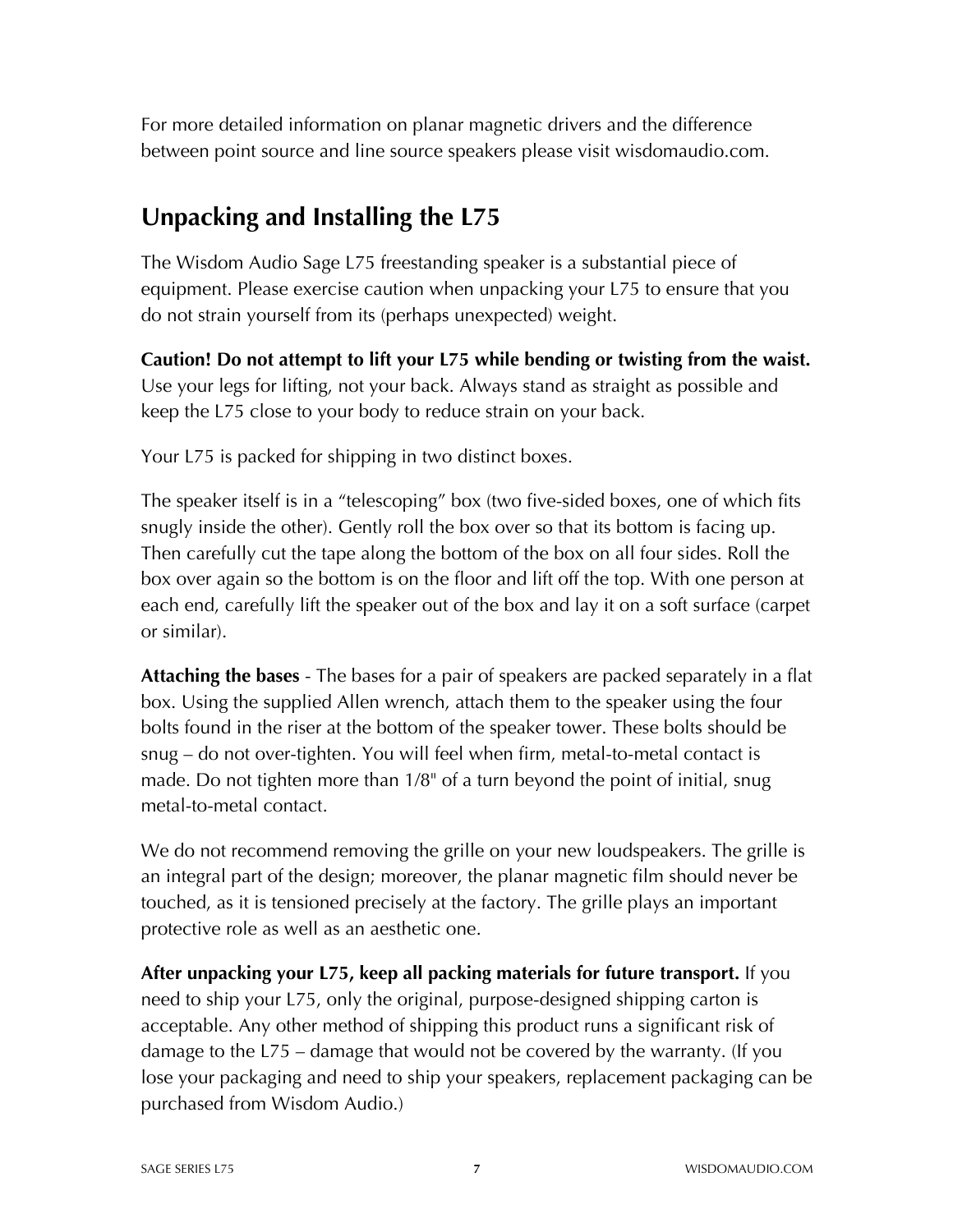**When to install spikes** - The floor-standing versions of the Wisdom Audio Sage Series speakers are supplied with adjustable "spikes" for both leveling the speaker and securely coupling it to the floor. The spikes are shipped with the blunt end exposed. We recommend experimenting with room placement while the spikes are in this position. The pointed ends are quite sharp and may scratch the floor or get caught on the carpet.



Wisdom Audio spikes are reversible for use on either hard or carpeted floors. The sharp end of the spike is designed to penetrate the carpeting and couple to the floor beneath, for excellent stability and improved sound. When on tile or hardwood floors, however, use the blunt end of the spike instead to avoid floor damage. In either case, you can adjust the height of the individual spikes to compensate for slightly uneven floors. When this fine adjustment has been made, tighten the large black nut snugly against the bottom of the base to prevent them from further movement.

**Note**: If you fail to tighten the black nuts that secure the spikes, they may rattle a bit when playing music or movies. This rattling can sound like speaker distortion. Fortunately, a quick tightening of the lock nuts on the spikes will eliminate the problem.

After you have determined the final locations of the L75 speakers, enlist the assistance of a friend to safely tip the speaker to provide better access to the adjustable spikes to maximize stability (even with uneven floors). Tilting it even as little as 15°– 20° provides access to the threaded holes for the spikes without straining your helper. Reverse the spikes if you are on a carpeted floor. Once the first two spikes are securely in place, switch sides and repeat the process on the other side. Fine-tune things until the speaker is both solidly stable and plumb.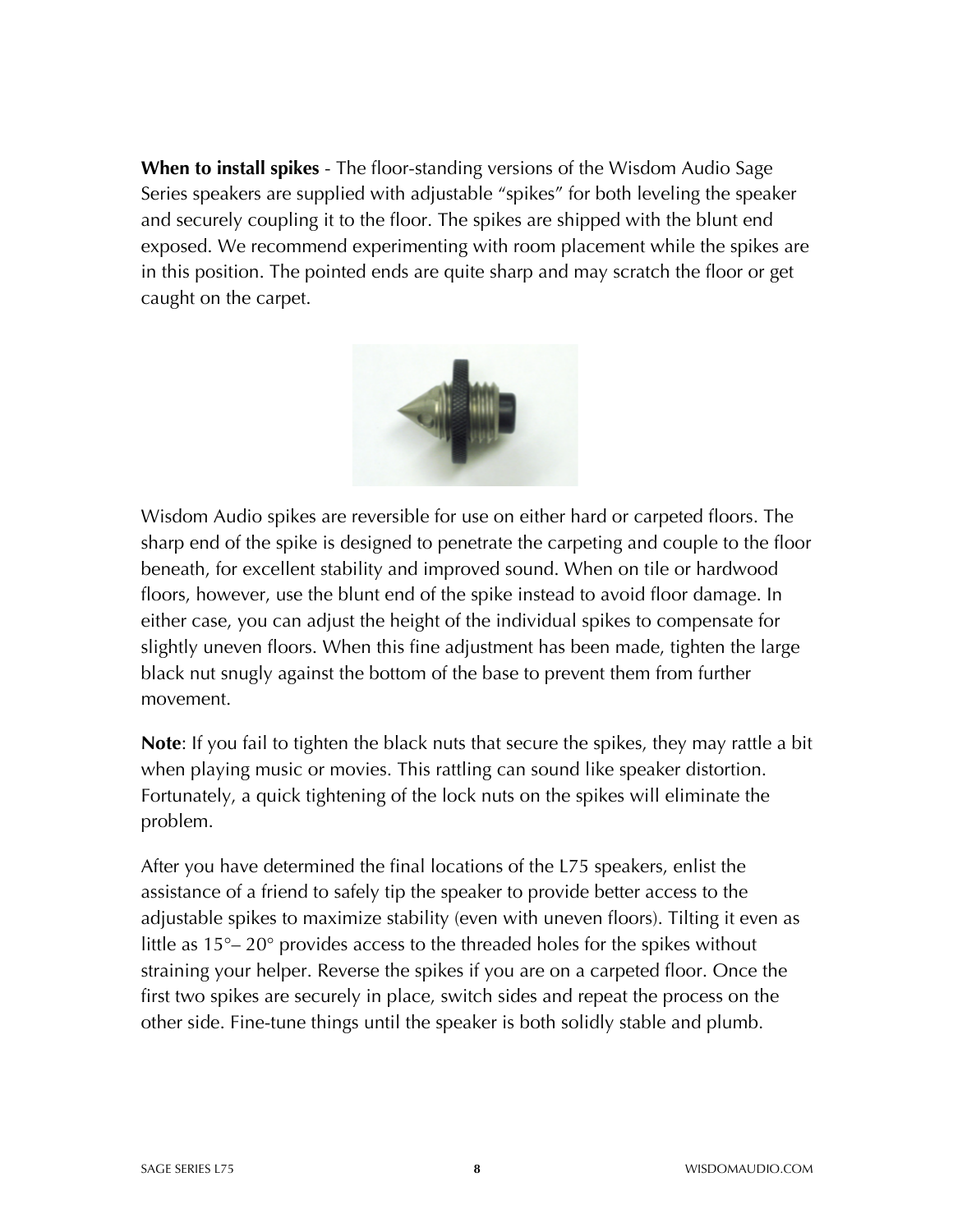### **Making the L75 Connections**

As with any system, you should make changes to the connections only when the power is turned off to avoid any chance of inadvertently causing a problem (such as a short-circuit).

Two sets of speaker wires are required for each Sage L75 loudspeaker: one for the woofer (low pass) section, and a separate one for the planar magnetic (high pass) section that handles the midrange and treble.

We recommend using heavy-gauge speaker wire, the gauge will vary dependent on your speaker run length. Please consult an authorized dealer to determine what gauge would be best for your application.

We strongly recommend using spade, hook, or ring lugs to terminate the speaker wires whenever they are connected to the patented Cardas connectors, an example of which is shown below. Wisdom Audio uses these connectors on both our power amplifiers and on our freestanding loudspeakers



Connect the outputs of your Wisdom Audio SA-series amplifier to the appropriate woofer sections, taking care to get both the channel assignments and the polarity correct. Connect the positive (+) terminals on the SA Series amplifier to the positive  $(+)$  terminals for the woofer on the loudspeaker; likewise, connect the negative  $(-)$ terminals on the amplifier and the speaker, respectively.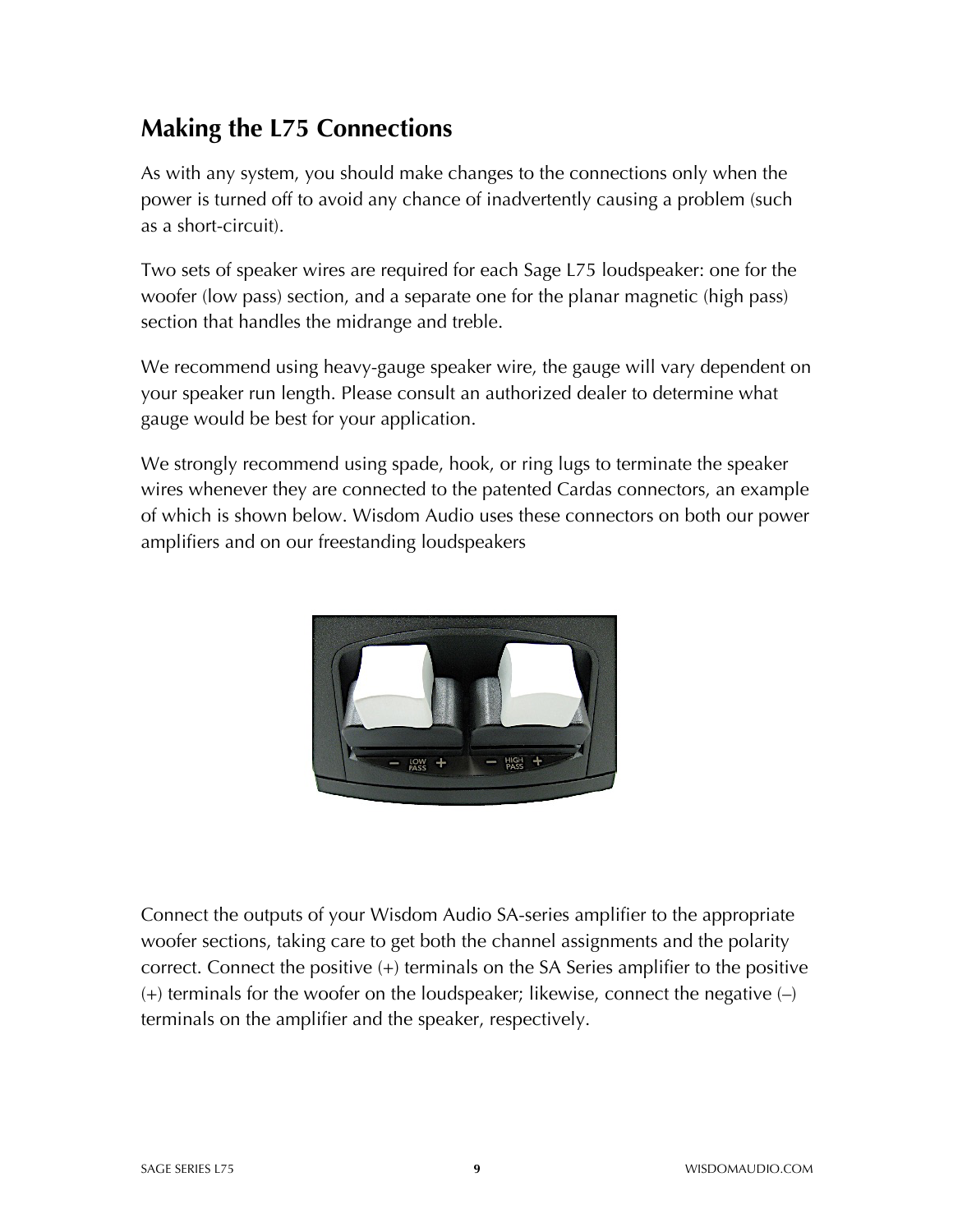Next connect the outputs of your chosen amplifier for the midrange/treble to the Sage L75 planar sections in a similar fashion, taking care with both channel assignments and polarity.

### **Care and Maintenance**

To remove dust from the front of your L75, use a feather duster or a lint-free soft cloth.

To remove stubborn dirt and fingerprints from the grille, we recommend isopropyl alcohol and a soft cloth. Lightly dampen the cloth with alcohol first and then clean the grille of the L75 with the cloth. Do not use excessive amounts of alcohol—there is no need for the cloth to be wet; merely damp is better.

Never attempt to clean the drivers themselves.

### **CAUTION!**

**Do not touch the surface of the planar magnetic drivers, under any circumstances.** The thin film has been carefully pre-tensioned at the factory; any subsequent contact can only damage it.

\_\_\_\_\_\_\_\_\_\_\_\_\_\_\_\_\_\_\_\_\_\_\_\_\_

### **North American Warranty**

### **Standard Warranty**

When purchased from and installed by an authorized Wisdom Audio dealer, Wisdom Audio loudspeakers are warranted to be free from defects in material and workmanship under normal use for a period of 10 years from the original date of purchase.

Furthermore, the transducers ("drivers") in your Wisdom Audio speakers are warranted to be free from defects in material and workmanship under normal use for a period of 10 years from the original date of purchase.

### **Harsh Conditions Use**

Wisdom Audio loudspeakers are designed for installation and operation in environmentally controlled conditions, such as are found in normal residential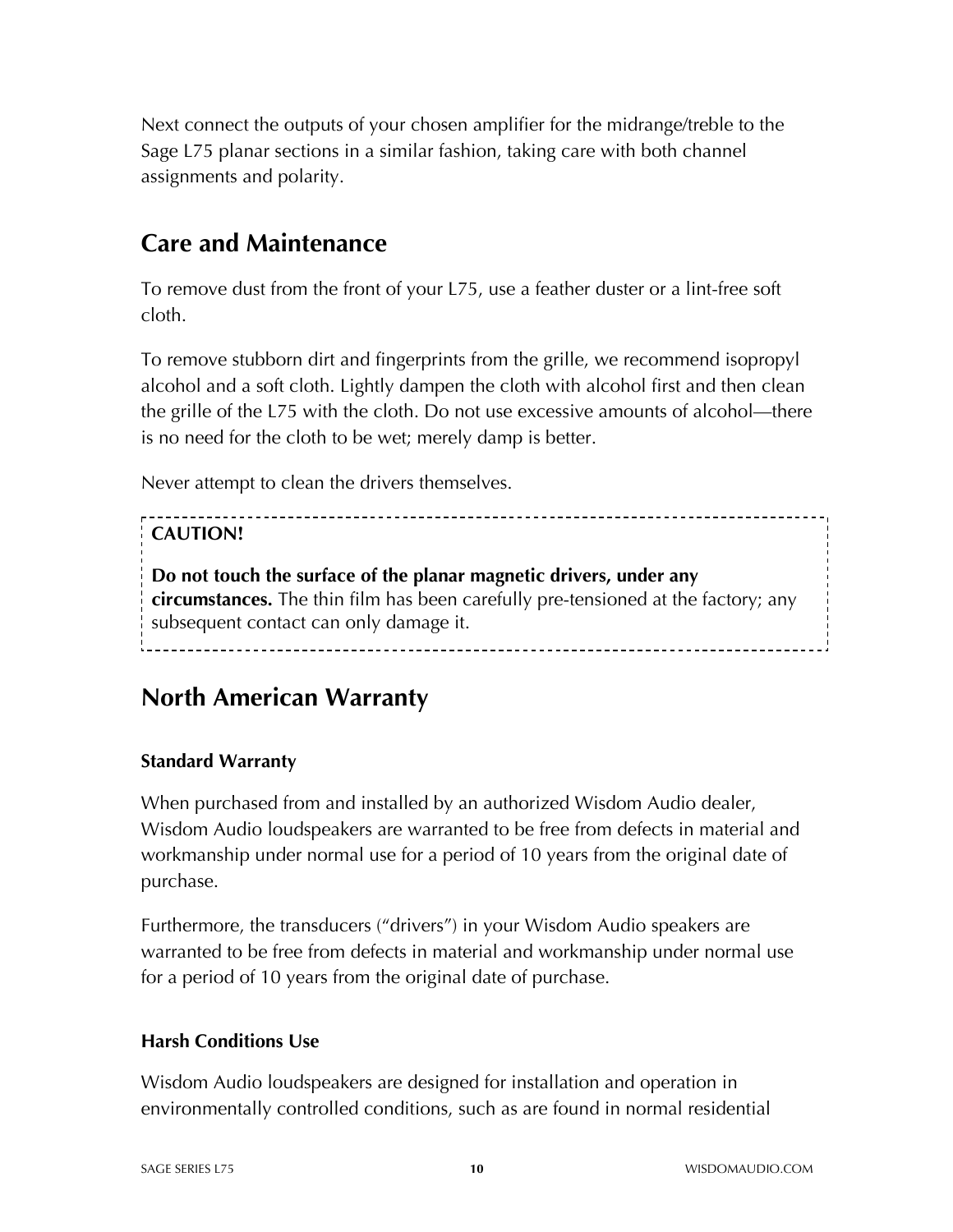environments. When used in harsh conditions such as outdoors or in marine applications, the warranty is three years from the original date of purchase.

During the warranty period, any Wisdom Audio products exhibiting defects in materials and/or workmanship will be repaired or replaced, at our option, without charge for either parts or labor, at our factory. The warranty will not apply to any Wisdom Audio products that has been misused, abused, altered, or installed and calibrated by anyone other than an authorized Wisdom Audio dealer.

Any Wisdom Audio product not performing satisfactorily may be returned to the factory for evaluation. Return authorization must first be obtained by either calling or writing the factory prior to shipping the component. The factory will pay for return shipping charges only if the component is found to be defective as mentioned above. There are other stipulations that may apply to shipping charges.

There is no other express warranty on Wisdom Audio products. Neither this warranty nor any other warranty, express or implied, including any implied warranties of merchantability or fitness, shall extend beyond the warranty period. No responsibility is assumed for any incidental or consequential damages. Some states do not allow limitations on how long an implied warranty lasts and other states do not allow the exclusion or limitation of incidental or consequential damages, so the above limitation or exclusion may not apply to you.

This warranty gives you specific legal rights, and you may also have other rights, which vary from state to state. This warranty is applicable in the United States and Canada only. Outside of the U.S. and Canada, please contact your local, authorized Wisdom Audio distributor for warranty and service information.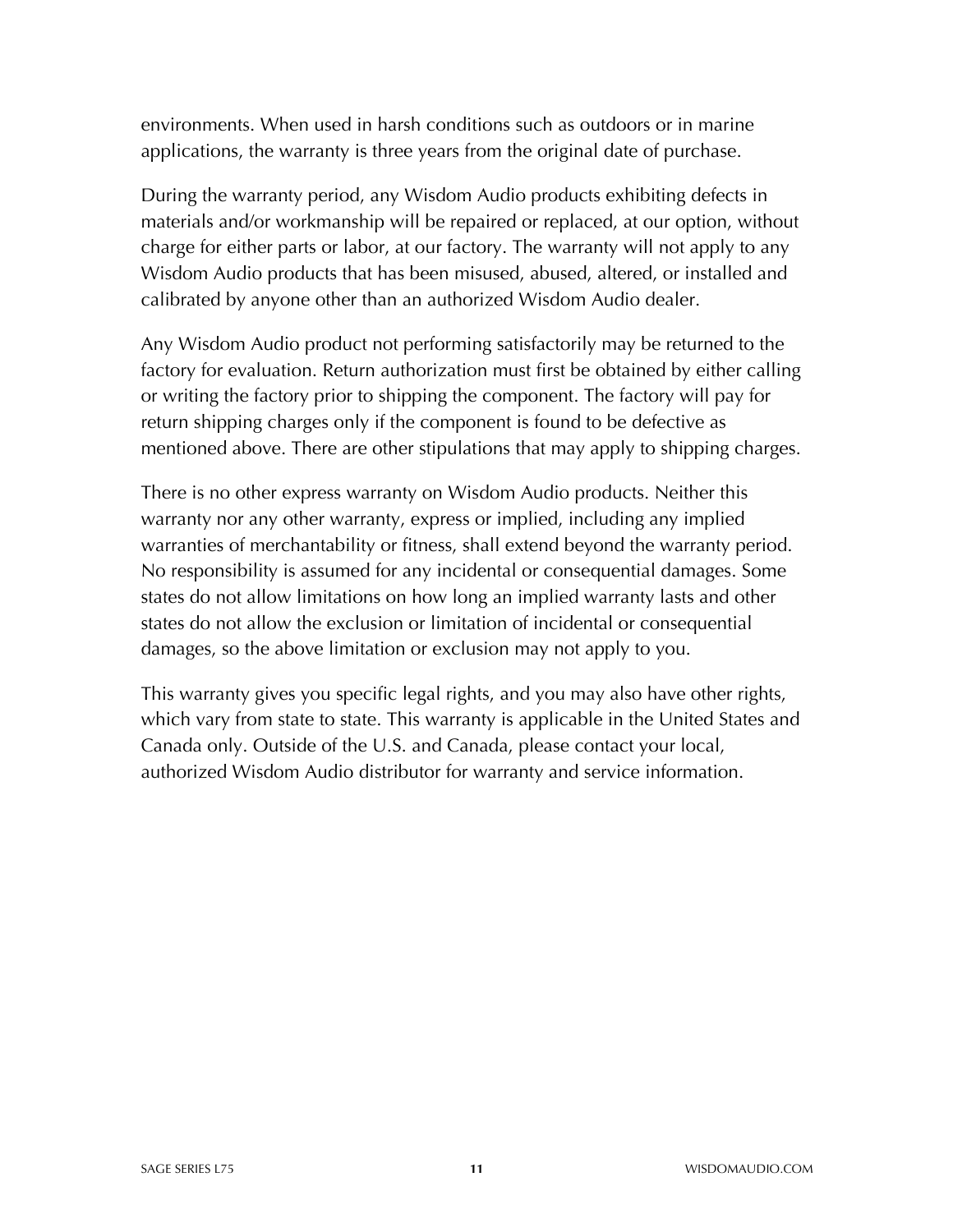## **Obtaining Service**

We take great pride in our dealers. Experience, dedication, and integrity make these professionals ideally suited to assist with our customers' service needs.

If your Wisdom Audio loudspeaker must be serviced, please contact your dealer. Your dealer will then decide whether the problem can be remedied locally, or whether to contact Wisdom Audio for further service information or parts, or to obtain a Return Authorization. The Wisdom Audio Service Department works closely with your dealer to solve your service needs expediently.

**IMPORTANT:** Return authorization must be obtained from Wisdom Audio's Service Department BEFORE a unit is shipped for service.

It is extremely important that information about a problem be explicit and complete. A specific, comprehensive description of the problem helps your dealer and the Wisdom Audio Service Department locate and repair the difficulty as quickly as possible.

A copy of the original bill of sale will serve to verify warranty status. Please include it with the unit when it is brought in for warranty service.

**WARNING:** All returned units must be packaged in their original packaging, and the proper return authorization numbers must be marked on the outer carton for identification. Shipping the unit in improper packaging may void the warranty, as Wisdom Audio cannot be responsible for the resulting shipping damage.

Your dealer can order a new set of shipping materials for you if you need to ship your loudspeaker and no longer have the original materials. There will be a charge for this service. We strongly recommend saving all packing materials in case you need to ship your unit someday.

If the packaging to protect the unit is, in our opinion or that of our dealer, inadequate to protect the unit, we reserve the right to repackage it for return shipment at the owner's expense. Neither Wisdom Audio nor your dealer can be responsible for shipping damage due to improper (that is, non-original) packaging.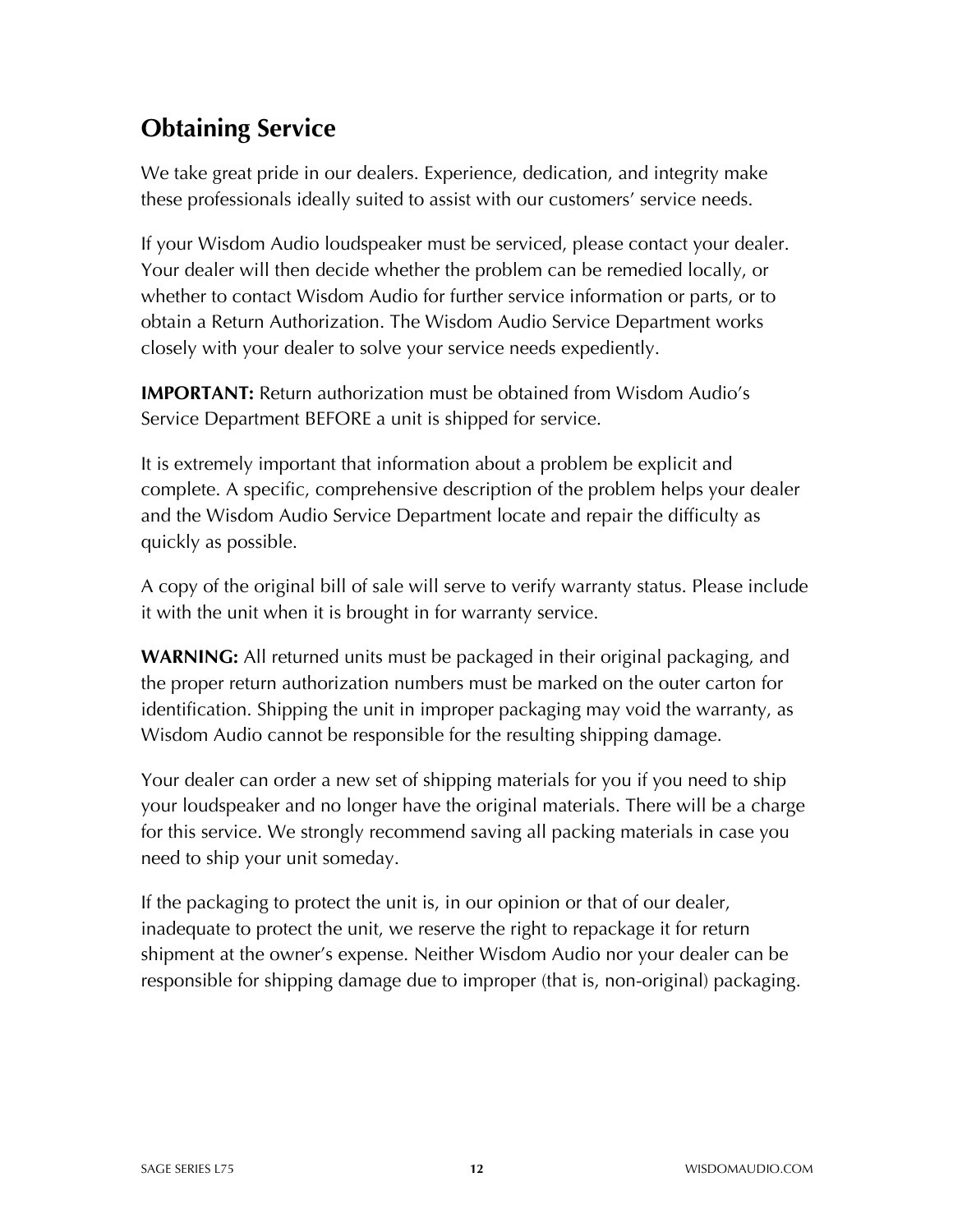# **Specifications**

All specifications are subject to change at any time to improve the product.

- **Number of required amplifier channels:** 2
- **Frequency response:** 40Hz 20 kHz  $\pm$  2dB relative to the target curve
- **Impedance, planar section:** 4.5Ω
- **Impedance, woofer section:** 3Ω
- **Sensitivity, planar section:** 95 dB/2.83V/1m
- **Sensitivity, woofer section:** 91 dB/2.83V/1m
- **System impedance:** 3.8Ω
- **System sensitivity:** 93 dB
- **Power handling, continuous:** 200w
- **Dimensions:** See appropriate dimensions drawings on next page
- **Shipping weight, each L75:** 79 lbs. (36 kg)
- **Shipping weight, pair of L75 bases:** 30 lbs. (14 kg)

For more information, see your Wisdom Audio dealer or contact:

#### **Wisdom Audio**

1572 College Parkway, Suite 164 Carson City, NV 89706 wisdomaudio.com information@wisdomaudio.com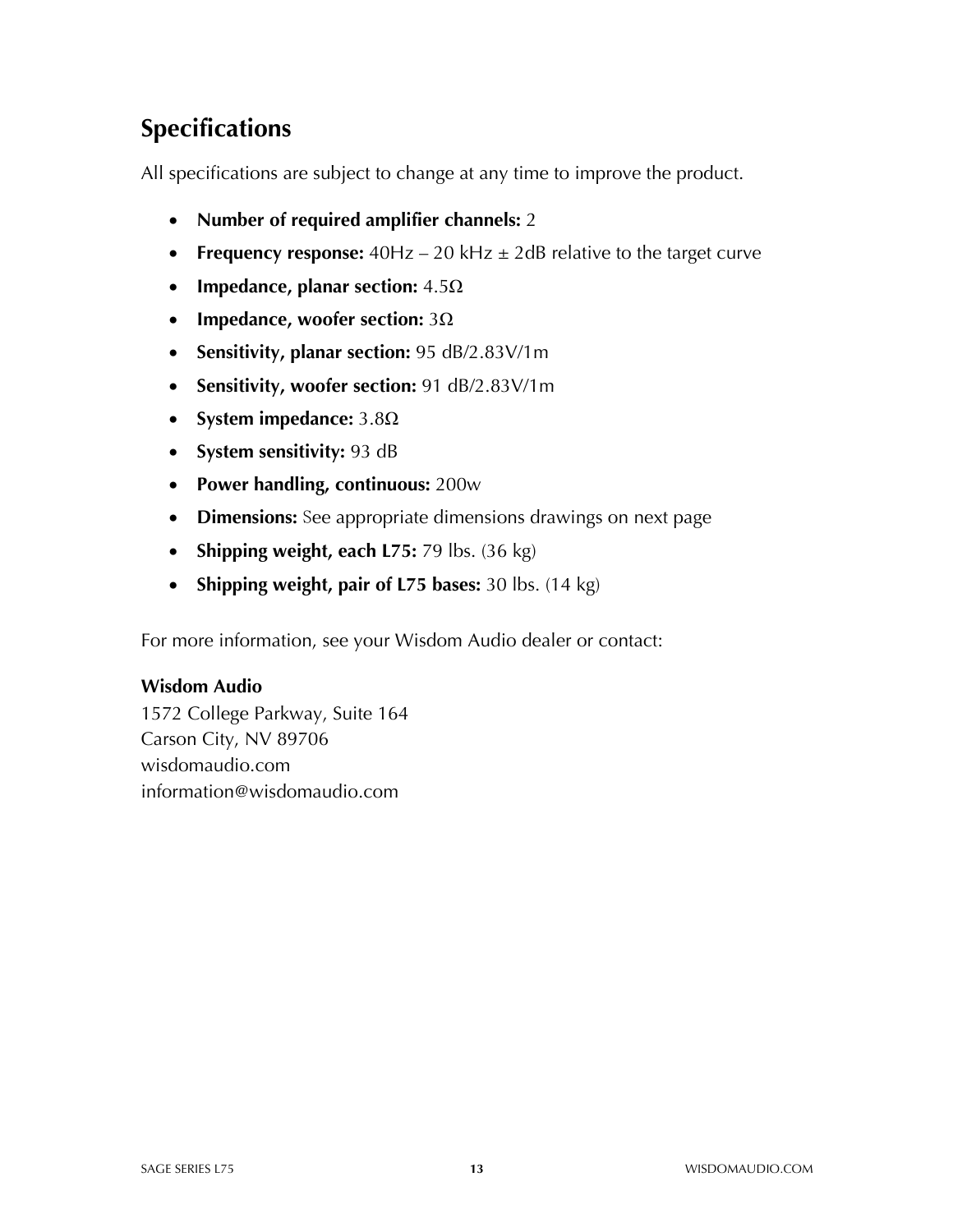### **L75 Dimensions**